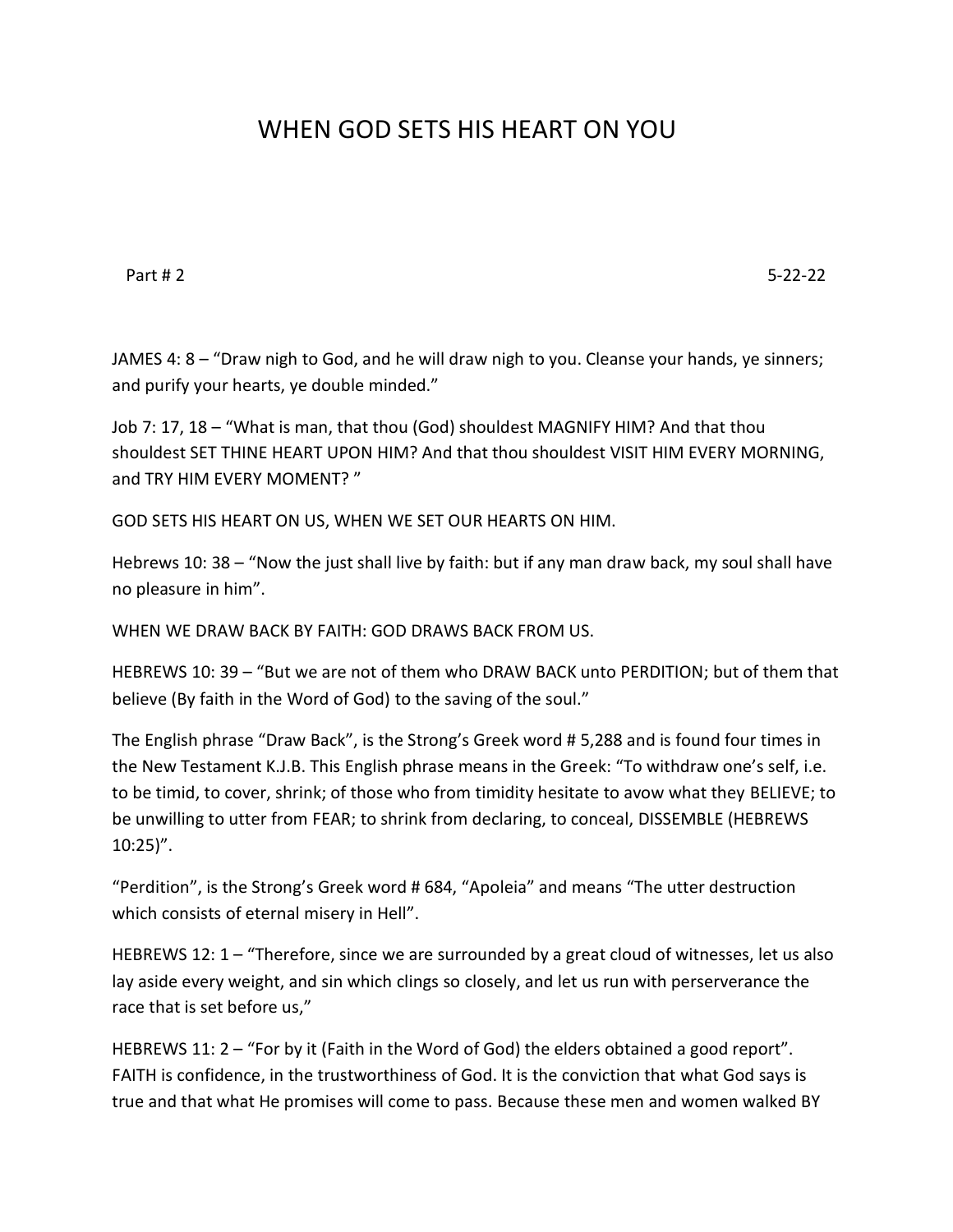FAITH and not by sight, the O.T. saints of God; received divine approval. The rest of this chapter; is an illustration of how God has borne witness to them and how their testimony bears witness to us.

FAITH IN THE WORD OF GOD, enabled people in the past to OVERCOME. These are some of great examples of GODLINESS, that past men and women had; in which all had different circumstances and personalities, but they all had one thing in common – FAITH. The readers of Hebrews, these Jewish Christians; were discouraged and thought of giving up on Jesus and His teaching and they needed these examples of faith, to break them out of their discouragement. So, the writer of the Book of Hebrews reminds these believers and us; that they are surrounded by "A GREAT CLOUD OF WITNESSES".

HEBREWS 11: 3 – "Through faith we UNDERSTAND that the worlds were framed BY THE WORD OF GOD, so that things which are seen were not made of things which appear". The world says, "SEEING IS BELIEVING". God says "BELIEVING IS SEEING". Jesus said to Martha, "Said I not unto thee, that, if thou WOULDEST BELIEVE, thou SHOULDEST SEE THE GLORY OF GOD (JOHN 11:40)". The Apostle John wrote, "These things I have written to you who believe . . . that you may know" (1 JOHN 5:13). IN SPIRITUAL MATTERS: FAITH PROCEEDS UNDERSTANDING.

1. HEBREWS 11: 4 – "BY FAITH Abel offered unto God a more excellent sacrifice than Cain, by which he obtained WITNESS THAT HE WAS RIGHTEOUS, God testifying of his GIFTS: AND BY IT HE BEING DEAD YET SPEAKETH (Witnesses to us).

"ABEL": ATONING OR SACRIFICIAL FAITH. Faith is displayed at the beginning of man's history. GENESIS 4: 3 - 5

GENESIS 4:  $3 - 5 - (Read) - (K.J.B.)$ 

Abel must have had some revelation, that sinful man can approach God only, on the grounds of SHED BLOOD. When Adam and Eve sinned; they "Sewed fig leaves together", to "Cover" their "Nakedness and sin (GENESIS 3: 7)". It was their faulty "Man maid" attempt to cover up their sins but GOD GAVE them "Coats of skins"; which required a "Blood sacrifice", of the animals; in order to cover up the sin and rebellion against God. Abel approached God by Faith; with the blood of a sacrifice. Cain's sacrifice came through the works of his own efforts and his sacrifice was bloodless. Abel illustrated the truth of salvation; that salvation comes by faith through "Grace (Christ Jesus' shed blood on the cross) (COLOSSIANS 1:  $12 - 14$ ) and will be followed up by the believer's good works. Cain's sacrifice, points to his confidence in his good works and man's futile attempt to save himself, by good works. Abel was killed by Cain because selfrighteous man hates the truth, that he cannot save himself and that he must cast himself on the love of God and God's mercy and provision.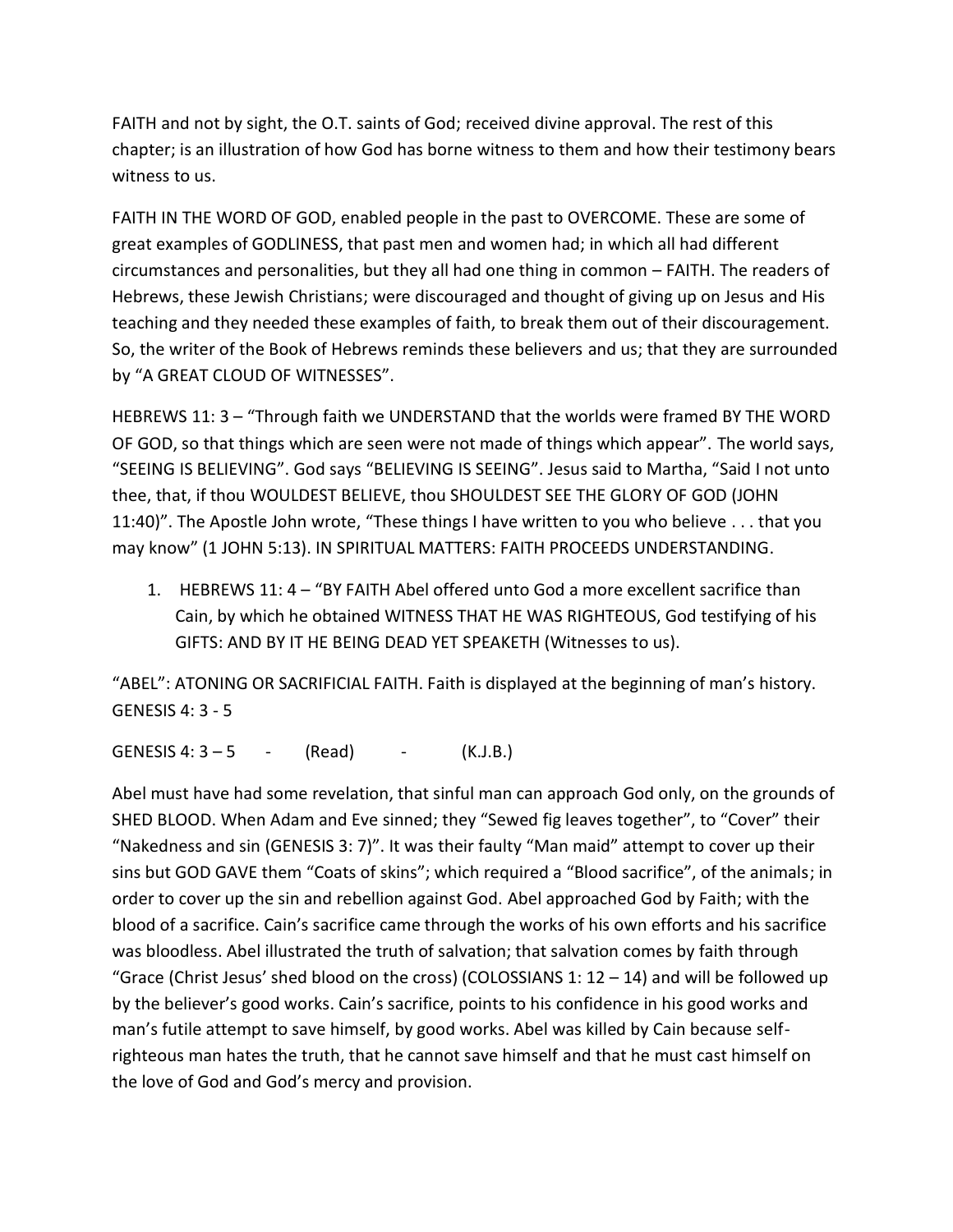2. HEBREWS 11: 5 – "BY FAITH Enoch was translated that he should not see death; and was not found, because God had translated him: FOR BEFORE HIS TRANSLATION HE HAD THIS TESTIMONY, THAT HE PLEASED GOD".

"ENOCH": TRANSLATION FAITH. GENESIS 5: 21 – 24

GENESIS 5: 21 – 24 - (Read) - (K.J.B.)

The writer of Hebrews assumed, that only a man of Faith could enjoy close communion with God. Obviously, anyone who had this kind of fellowship with God, must have pleased God and in pleasing God, Enoch fulfilled the purpose for which man was created (REVELATION 4:11 – All things were created, including mankind, was created for God's pleasure).

HEBREWS 11: 6 – "BUT WITHOUT FAITH IT IS IMPOSSIBLE TO PLEASE HIM: FOR HE THAT COMETH TO GOD MUST BELIEVE THAT HE IS, AND THAT HE IS A REWARDER OF THEM THAT DILIGENTLY SEEK HIM".

This is the basic faith required of any who seeks God. One must believe that "He is" (That He exists), and he must believe that He is a "REWARDER" (Giver of everlasting life) of those who "DILIGENTLY" (The only right response in believing that God exists) SEEKS HIM. This verse tells us that it is not difficult to seek God, without faith. This verse says, that is "IMPOSSIBLE", to seek God without faith.

(3). NOAH: PERSERVERANCE AND ACTIVE FAITH. GENESIS 6: 8, 9, 29; 2 PETER 2: 5

HEBREWS 11: 7 - (Read) - (K.J.B.)

(4). ABRAHAM: OBEDIENCE FAITH. GENESIS 12: 1 – 4; HEBREWS11: 8 - 10; ROMANS 4:1 - 25

HEBREWS 11: 8, 9, 10 - (Read) - (K.J.B.)

By FAITH, he DWELT IN THE LAND OF PROMISE: Abraham lived, as a "Sojourner" in the land God promised, never owning any of it, except the plots that he and Sarah were buried on. The word "Dwelt" translates from the Greek word "PAROIKOS", and describes a "Resident alien" – one who lives at a certain place, but doesn't have permanent status there.

(5). SARAH: LIFE GIVING FAITH. GENESIS 17:15; 18: 9; 21:1; ROMANS 4:17

HEBREWS 11: 11, 12 - (Read) - (K.J.B.)

Sarah's faith was not perfect. She first LAUGHED IN UNBELIEF (GENESIS 18: 9 – 15) and then she learned to LAUGH IN FAITH (GENESIS 21: 6).

HEBREWS  $11: 13 - 16$  - (Read) - (K.J.B.)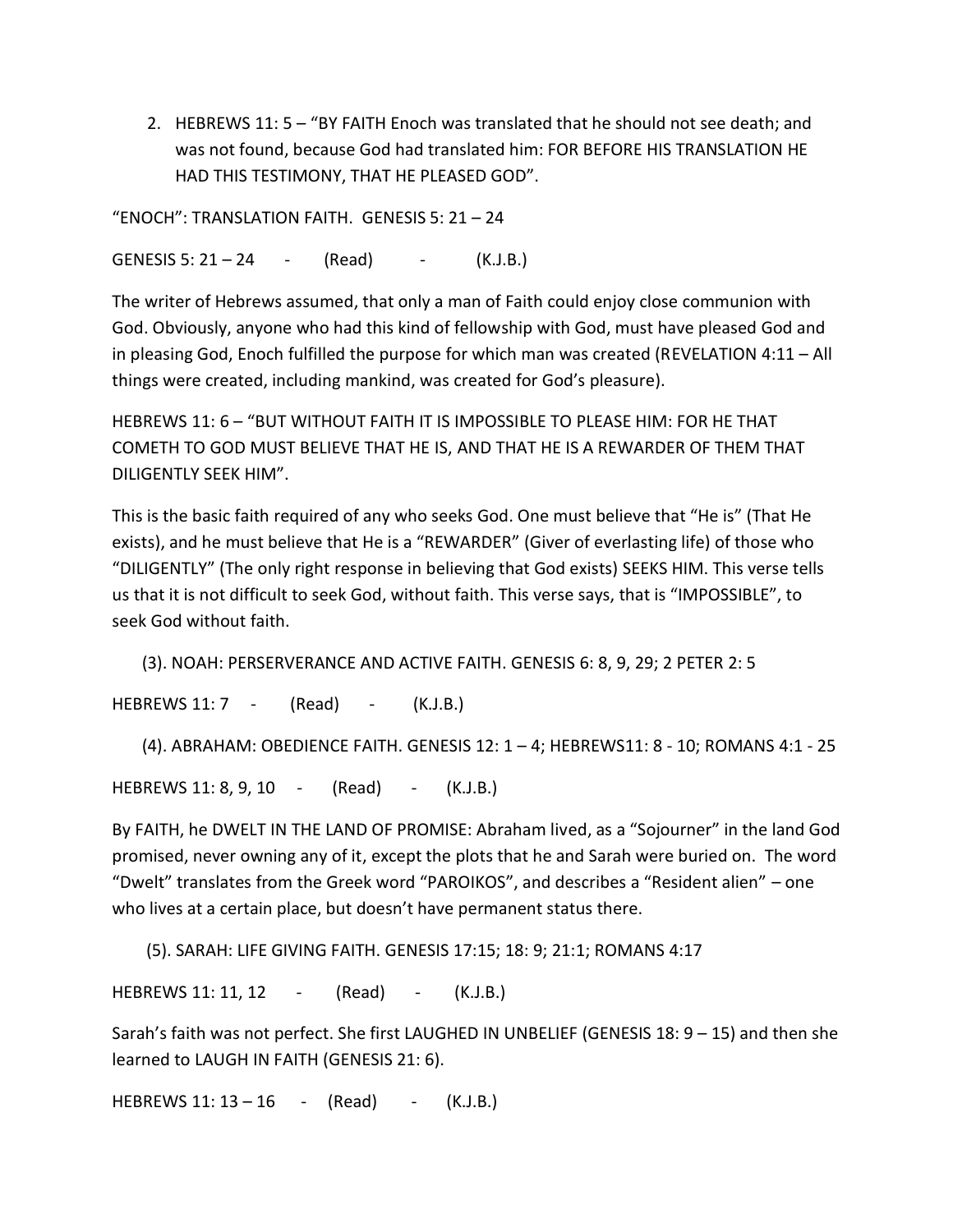Abel, Enoch, Noah, Abraham, Sarah; are the first five (The Biblical number for God's Grace); are "Examples" (Witnesses to us) of Faith, in Hebrews chapter 11 and in each one of the first five, is a short summary, on their emphasis of "God's Grace" and what it means to "Live by Faith".

Verse 13 - The Patriarchs all died in Faith. They did not need to seek faith on their deathbed. THEY DIED IN FAITH. Though they did have FAITH, they did also die. We do not have Faith to ESCAPE DEATH, but to DIE IN FAITH. They never went beyond faith or grew beyond, simple dependence on God. They never went below faith or lost their faith in God. They did not live to see the fulfillment of the divine promises. For instance, Abraham never saw his numerous progeny. The Hebrew nation never occupied all the land that had been promised to it. The O.T. saints never saw the fulfillment of the promise of the Messiah. But their "Telescopic Vision" (They saw thing "Afar off"); brought the promises near, so near that they are pictured them in joyful anticipation. They realized that THE PRESENT WORLD was not their final home. They were content to be strangers and pilgrims, refusing the urge to nestle and to make themselves; comfortable with the present world. Their desire was to pass through the world, without taking any of its character upon themselves. Their hearts were set on pilgrimage.

Verse 14 – Their lives indicated plainly that they were seeking a homeland. Faith implanted a homing instinct in them which was never satisfied by the delights of the land of Canaan (Israel). There was always an "INTERNAL DESIRE" for a better land, which they could call a home.

Verse 15 – In saying that they were seeking a homeland, the writer wants to make it clear that he is not referring to the land of his birth. If Abraham had desired to go back to Mesopotamia, he could have done so, but that was no longer home to him.

Verse 16 – "But now they desire a better country"; "Country", that is the Strong's Greek word # 5,124, which is a pronoun, meaning "That thing" (Country – home). That is, a "Heavenly Home", "Heavenly", is the Strong's Greek word # 2,032 and means "Existing in Heaven; of heavenly origin or nature". "Wherefore God is not ashamed to be called their God: for He hath PREPARED FOR THEM A CITY".

HEBREWS 13:14 – "For here have we no continuing CITY, but we seek one to come".

In REVELATION 3: 8, to the "Church of Philadelphia", God says "I know thy works: behold, I set before you an open door, and no man can shut it: for thou hast a little strength, and hast kept my word, and hast not denied my name." Then in REVELATION 3: 11, it says "Behold, I come quickly: HOLD THAT FAST WHICH THOU HAST, THAT NO MAN TAKE THY CROWN." God is saying to the church; do not surrender your faith in Him and in so doing, lose your everlasting reward; to trials and persecution. In REVELATION 3: 12, also to the same Christians it says this: HIM THAT OVERCOMETH will I make a pillar in the temple of my God, and he shall go no more out: and I write upon him the name of my God, and the name of the CITY OF MY GOD, which is NEW